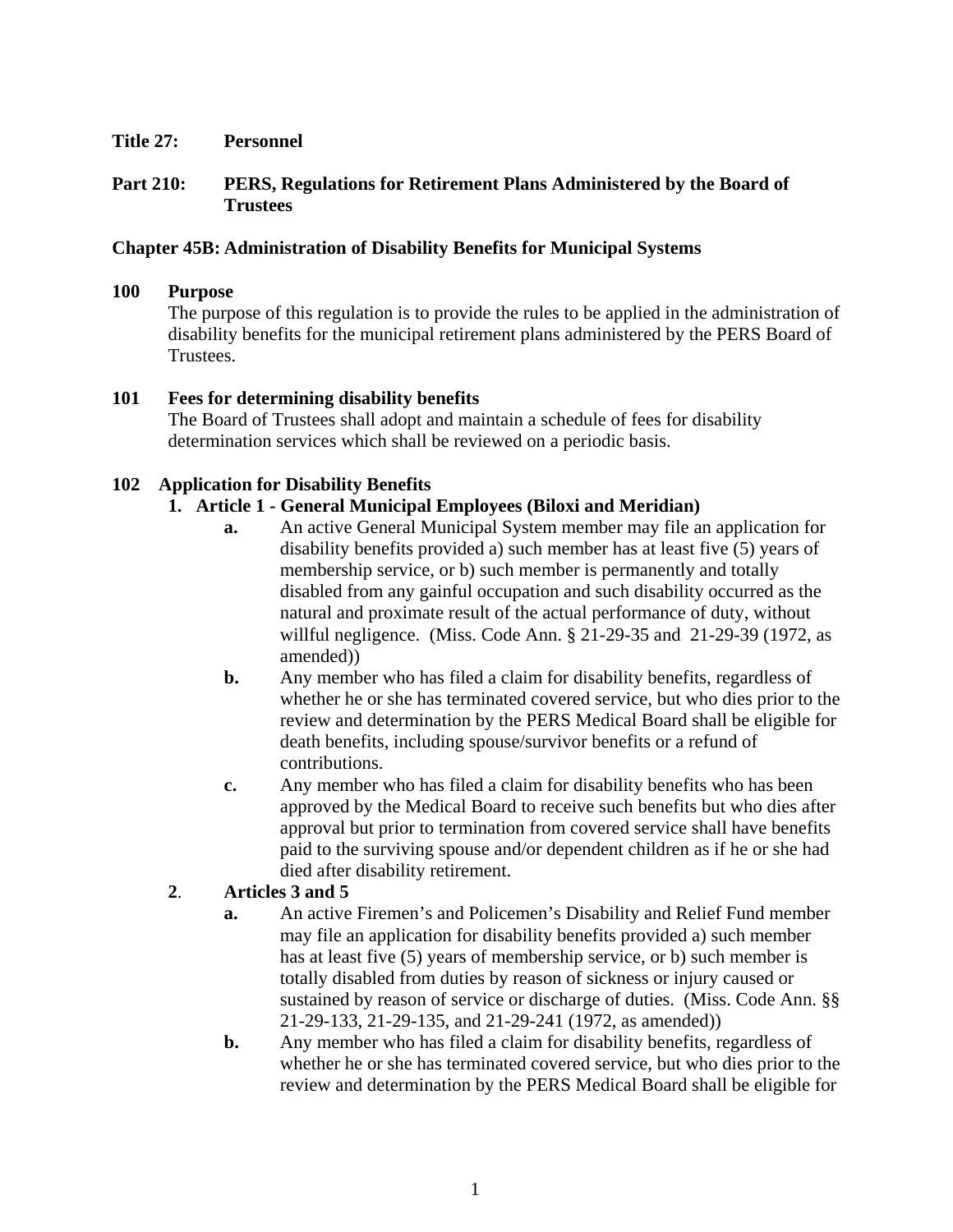death benefits, including spouse/survivor benefits or a refund of contributions.

**c.** Any member who has filed a claim for disability benefits who has been approved by the Medical Board to receive such benefits but who dies after approval but prior to termination from covered service shall have benefits paid to the surviving spouse and/or dependent children as if he or she had died after disability retirement.

### **103 Effective date of benefits**

- **1.** The effective date of benefits shall be the first of the month following receipt of an application for a disability retirement allowance, but in no event before termination of state service. (Miss. Code Ann. §§25-11-113 (1) (a) and 21-29-35 (1972, as amended))
- **2.** For purposes of determining the effective date of benefits as referenced in number one (1) above, termination from covered service shall mean the cessation of the employee-employer relationship as characterized by resignation or termination from employment, with or without cause. While a member may not be performing the duties of the job, if the member has not resigned or been terminated by the employer, the member is still considered employed and thus, ineligible for initiation of disability retirement benefit payments. In cases where the member is on authorized leave without pay or administrative leave or is receiving Workers' Compensation benefits, such member is considered an employee of the agency, and thus, not eligible to receive disability retirement benefit payments.

#### **104 Medical determination of eligibility for disability benefits**

- **1.** The employer must provide the following information, which will be considered by the Medical Board in its determination for eligibility:
	- **a.** The job description and duties of the member; (Miss. Code Ann. § 25-11- 113 (1) a) (1972, as amended))
	- **b.** Whether the employer has offered the member other duties without material reduction in compensation; (Miss. Code Ann. § 25-11-113 (1) (a) (1972, as amended))
	- **c.** Whether the employer has complied with the applicable provisions of the Americans With Disabilities Act in affording reasonable accommodations which would allow the employee to continue employment. (Miss. Code Ann. § 25-11-113 (1) (a) (1972, as amended))
	- **d.** In the case of an application for hurt on the job benefits, the employer shall certify whether, to the best of its knowledge, the sickness or injury was caused or sustained by reason of service or discharge of duties. (Miss. Code Ann. §§ 21-29-35, 21-29-133, 21-29-241 (1972, as amended))
- **2.** The member shall submit medical evidence of the disability to the Medical Board for review. The Medical Board may require an independent medical evaluation or such other examination or report as is necessary to determine the member's eligibility for benefits. Refusal to submit to such examination or to otherwise provide the requested additional information within ninety (90) days of such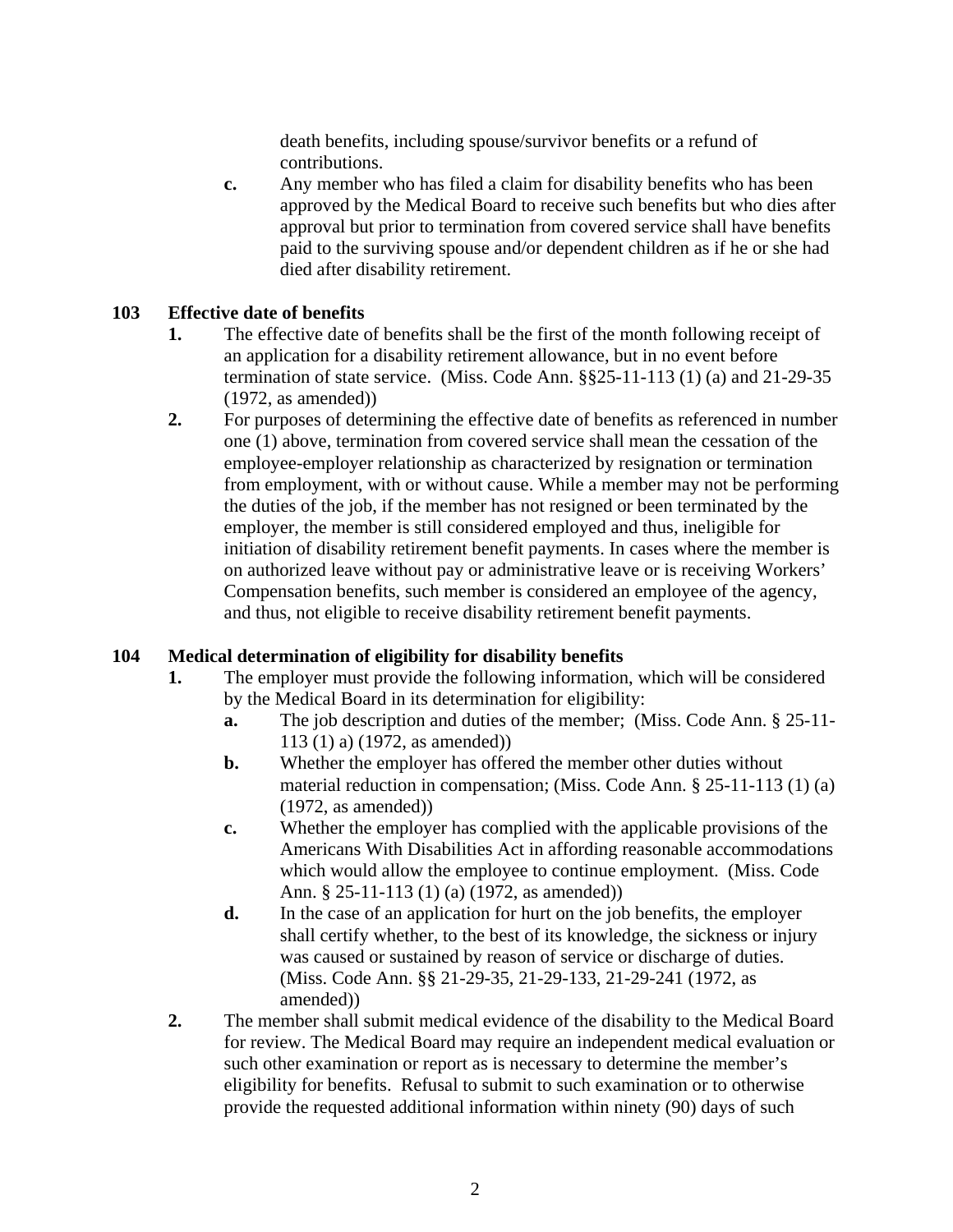request shall result in the member's application being considered void. (Miss. Code Ann. § 25-11-113 (1) (d) (1972, as amended))

- **a.** In order to be considered eligible for disability benefits the Medical Board must certify to the Board of Trustees that the Firemen's and Policemen's Disability and Relief Fund member is mentally or physically incapacitated for the further performance of duty, (ii) that such incapacity is likely to be permanent, and (iii) that the member should be retired.
- **b.** The Board of Trustees does not automatically accept a Social Security Administration disability determination as evidence of disability benefit eligibility. If, however, a Social Security Administration disability benefit determination has been received during the medical evaluation process, such determination along with (i) the supporting medical documentation, (ii) the condition upon which Municipal System disability benefits are claimed, and (iii) the facts of the case, will be taken into consideration as a part of the Medical Board's independent evaluation and determination. (Miss. Code Ann. § 25-11-113 (1) (a) (1972, as amended))
- **3.** The Medical Board shall certify to the Board of Trustees whether the member, based on the medical evidence, is mentally or physically incapacitated for further performance of duty and that such incapacity is likely to be permanent and whether, based on all other facts, the member should be retired on a disability allowance. In making this determination, the Medical Board shall use the following definition:
	- **a.** Disability, for members of the General Municipal Retirement System, governed by MCA Chapter 29, Article 1, shall be defined as a total and permanent incapacity from duty as well as from any gainful occupation for compensation or profit. (Miss. Code Ann. § 21-29-35 and 21-29-39 (1972, as amended))
	- **b.** Disability, for members of the Firemen's and Policemen's Disability and Relief Fund, governed by MCA, Chapter 29, Articles 3 and 5, shall be defined as a total inability to discharge duties as a fireman or policeman. Such disability may be due to physical or mental incapacity/illness.
	- **c.** As part of the determination process, the Medical Board shall consider certification from the employer as to whether or not reasonable accommodations have been requested by the employee and agreed to by the employer as provided under the Americans with Disabilities Act.
- **4.** In applying for job related disability benefits, a member must provide medical proof satisfactory to the Medical Board that his disability is a.) the natural and proximate result of the actual performance of duty without willful negligence, if a member under Article 1, the General Municipal System, or b.) a sickness or injury caused or sustained by reason of service or discharge of his duty, if a member under Article 3 or 5, the Firemen's and Policemen's Disability and Relief Fund. (Miss. Code Ann. §§ 21-29-35, 21-29-133, and 21-29-241 (1972, as amended))
- **5.** A disability benefit applicant must provide a statement certifying all gainful employment or other such income statements as may be requested by PERS.
- **6.** If the Medical Board determines that a member is not eligible for disability benefits, a final administrative determination will be issued to the member. The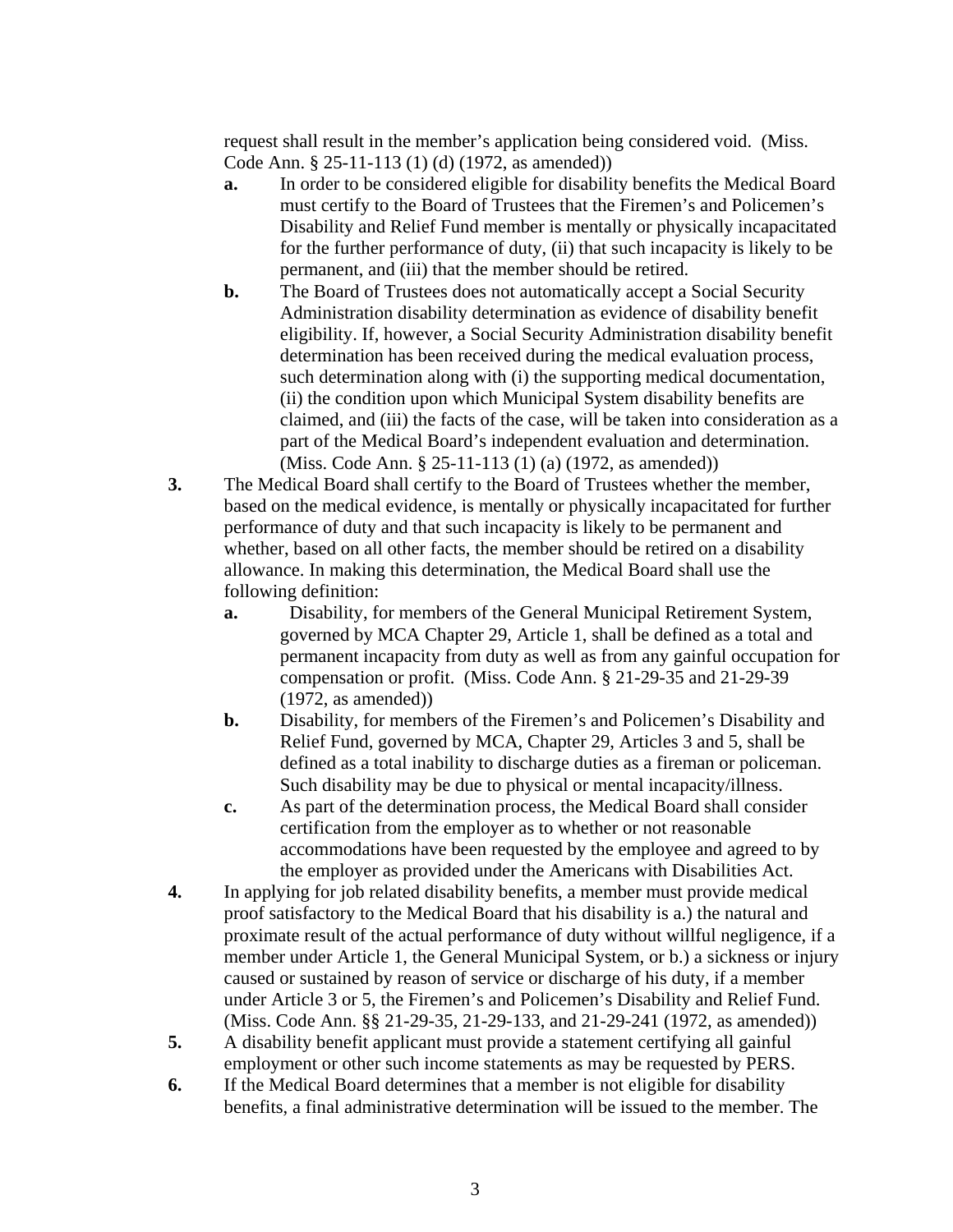member may appeal the determination to the Board of Trustees in accordance with the provisions of Regulation 42. (Miss. Code Ann. § 25-11-120 (1972, as amended) and Regulation 42)

- **a.** Appeals of decisions made under Regulation 42 by the PERS Board of Trustees may be made by members of the Firemen's and Policemen's Disability and Relief Fund to the Board of Disability and Relief Appeals as provided in Miss. Code Ann. § 21-29-113 and 21-29-215 (1972, as amended).
- **7.** Upon certification of eligibility by the Medical Board, if the Board of Trustees concurs with such report of eligibility, the member will be added to the retiree payroll. The Board of Trustees authorizes the Executive Director to initiate benefits on behalf of the members who are certified by the Medical Board as being disabled in accordance with the statutes in order to ensure timely payment of benefits to such members, provided that the Executive Director shall present such approved members along with any supporting information to the Board of Trustees for ratification at a subsequent meeting of the Board.
- **8.** Retirement on and receipt of service retirement benefits results in the member's forfeiture of any rights to pursue disability benefits.

# **105 Continuing Qualification for Disability Benefits**

- **1.** Disability retirees with less than 20 years of service shall be required to submit to medical reexaminations once each year during the first five (5) years following retirement on a disability retirement allowance and once in every period of three (3) years thereafter, unless otherwise determined by the Medical Board. The Medical Board may specify both the frequency and the nature of such reexamination. Upon the attainment of 20 years of service credit, calculated by adding service credit at retirement plus credit for the service during which a disability benefit is paid, the disability retiree shall be considered to have retired under a service retirement benefit with no further requirement for reexaminations and with no recalculation of benefits. (Miss. Code Ann. §§ 21-29-43, 21-29-137, 21-29-243 (1972, as amended) and PERS Regulation 39)
	- **a.** In the event a General Municipal System disability retiree refuses to provide a physician's statement of reexamination, his allowance shall be discontinued until his withdrawal of such refusal, and should his refusal continue for one (1) year, all rights to a disability benefit shall be revoked by the Board of Trustees. (Miss. Code Ann. § 21-29-43 (1972, as amended) In the event a Firemen's and Policemen's Disability and Relief Fund disability retiree refuses to provide a statement of reexamination, his allowance shall be discontinued until his withdrawal of such refusal. (Miss. Code Ann. § 21-29-137 and 21-29-243 (1972, as amended))
	- **b.** If, following reexamination, the Medical Board determines that a disability retiree is physically and mentally able to return to the employment from which he is retired, the Board of Trustees, upon certification of such finding from the Medical Board, shall terminate the disability allowance as provided hereunder, whether or not the retiree is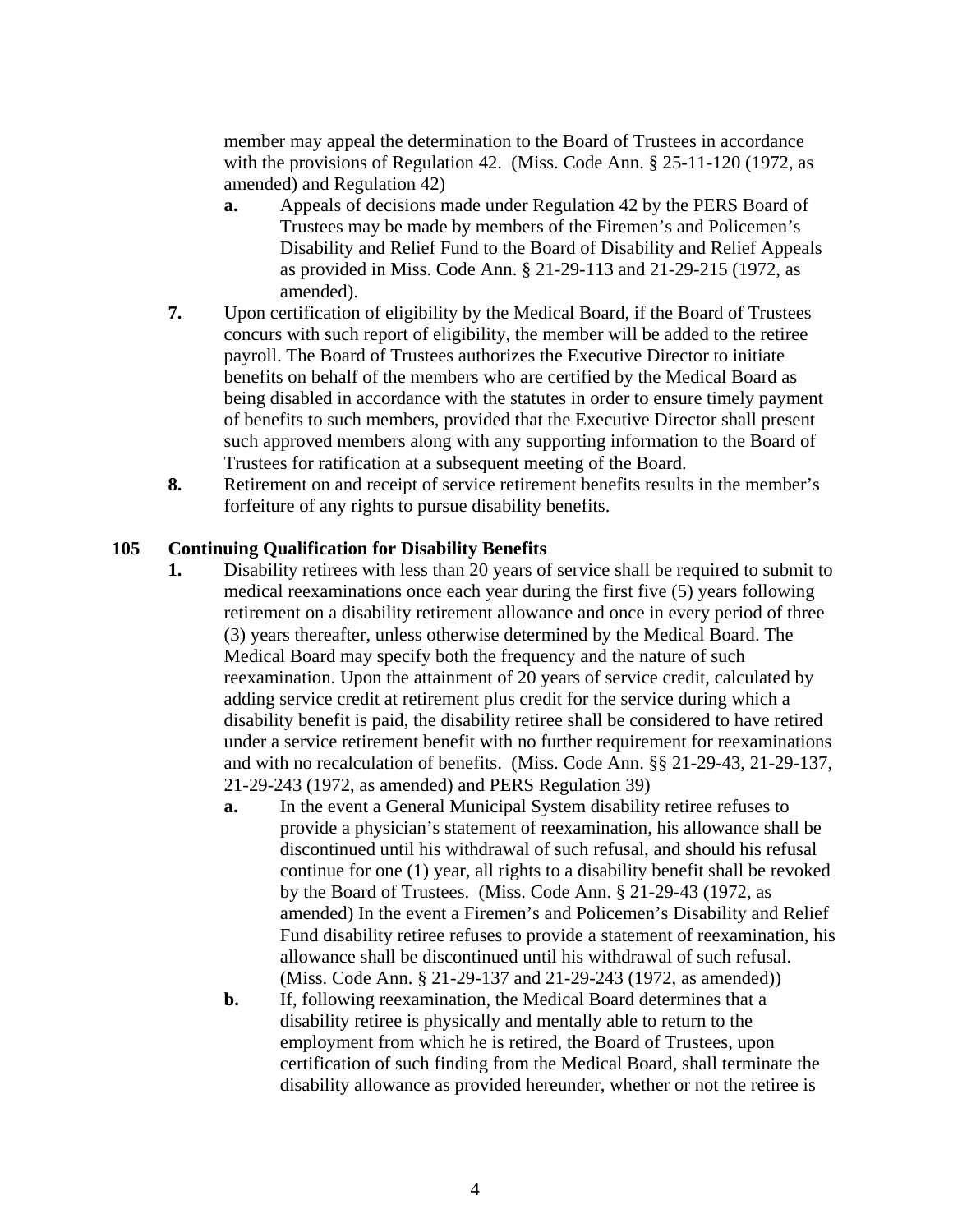reemployed or seeks such reemployment. (Miss. Code Ann. § 21-29-43 (2) (1972, as amended))

- **c.** Disability retirees shall be required to submit annually a copy of their federal income tax return, including supporting documentation, or other earnings statements acceptable to the Board of Trustees, no later than 30 days following the due date of such return.
- **d.** Any General Municipal disability retiree, who has not completed twenty (20) years of service prior to retirement, who secures gainful employment over a period of three (3) consecutive months shall have his disability benefit revoked by the Board. (Miss. Code Ann. § 21-29-43 (3) (1972, as amended))
- **e.** If income information is not submitted as required by the Board of Trustees, benefits shall be suspended until such time as the retiree submits proper documentation as required above. (Miss. Code Ann. § 25-11-113 (4) (1972, as amended))
- **2.** The Medical Board shall review the objective medical information as with an initial claim for disability benefits and determine whether or not the medical condition for which benefits were previously approved has improved sufficiently to allow a return to previous employment. The Medical Board may also consider additional information concerning any new medical condition which may have occurred while in receipt of disability benefits.

# **106 Termination of Disability Benefits**

- **1.** In the event a retiree is determined to no longer qualify for disability benefits, such retiree will be provided with notice of such determination and benefits will continue for a period of three (3) months prior to termination, unless the retiree has returned to covered employment in the position from which he was retired, or under Article 1, such retiree has returned to any gainful employment over a period of three (3) consecutive months in which case benefits shall be terminated immediately.
- **2.** Notice of termination of disability benefits shall constitute a final administrative determination, and the retiree may appeal the determination to the Board of Trustees in accordance with the provisions of Regulation 42.
- **3.** Appeals of decisions made under Regulation 42 by the PERS Board of Trustees may be made by members of the Firemen's and Policemen's Disability and Relief Fund to the Board of Disability and Relief Appeals as provided in Miss. Code Ann. § 21-29-113 and 21-29-215 (1972, as amended).

# **107 PERS Medical Board**

**1.** The Board of Trustees may designate a Medical Board to be composed of three (3) physicians or may contract with another governmental agency or nongovernmental disability determination service that is qualified to make disability determinations. If required, other physicians may be engaged to report on special cases. A physician shall be considered a medical doctor or a doctor of osteopathy with a license to prescribe drugs.